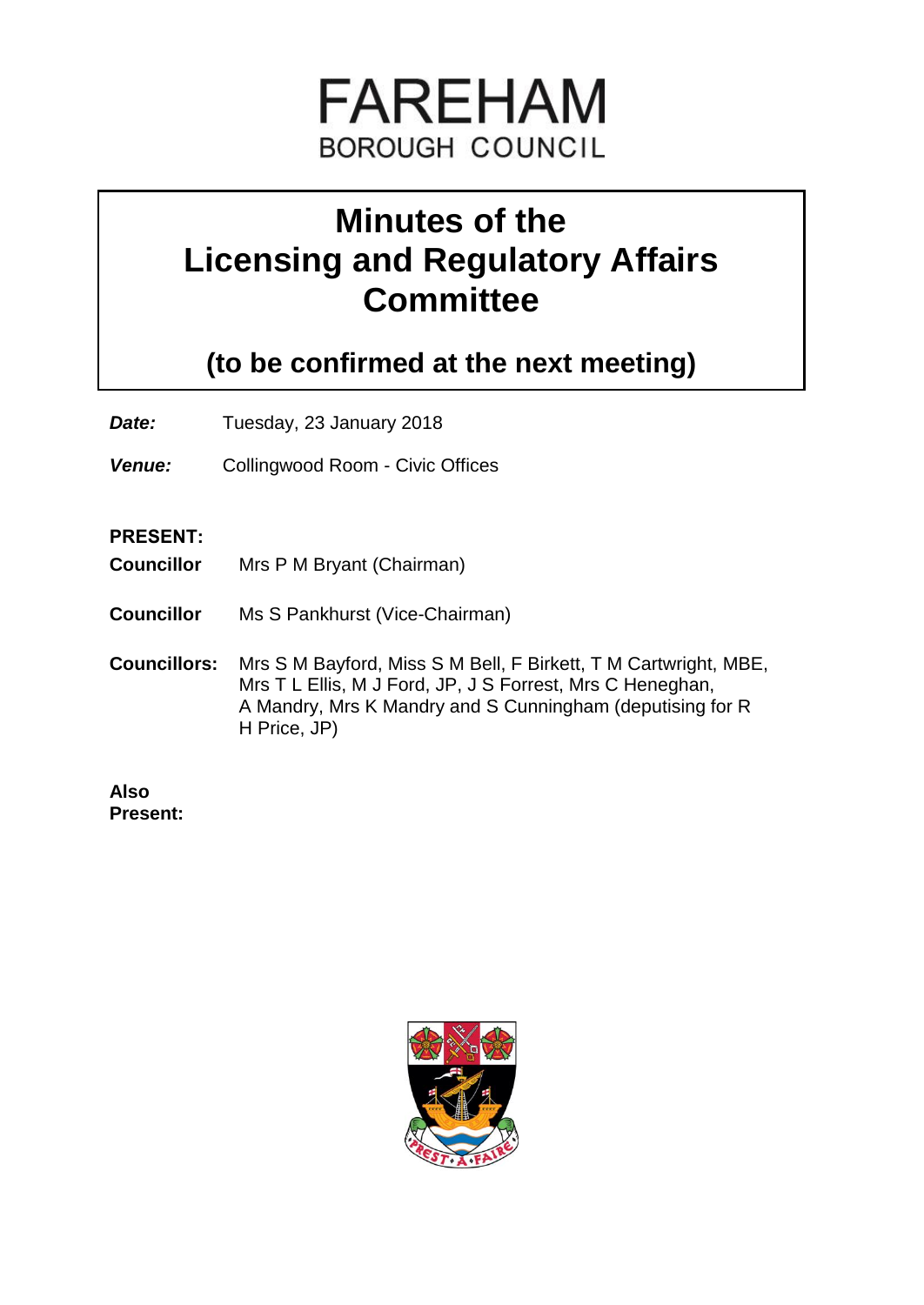## **1. APOLOGIES FOR ABSENCE**

Apologies for absence were received from Councillor L Keeble and Councillor R H Price, JP.

## **2. MINUTES**

RESOLVED that the minutes of the meeting of the Licensing and Regulatory Affairs Committee held on 28 November 2017 be confirmed and signed as a true record.

## **3. CHAIRMAN'S ANNOUNCEMENTS**

There were no Chairman's announcements.

## **4. DECLARATIONS OF INTEREST**

There were no declarations of interest made at this meeting.

#### **5. DEPUTATIONS**

There were no deputations made at this meeting.

## **6. ACTUAL REVENUE EXPENDITURE 2016/17**

The Committee considered a report by the Director of Finance and Resources which contained details of the actual revenue expenditure for 2016/17 in respect of the services for which the Committee is responsible.

RESOLVED that the Licensing and Regulatory Affairs Committee notes the content of the report.

#### **7. SPENDING PLANS 2018/19**

The Committee considered a report by the Director of Finance and Resources which sets out the overall level of revenue spending on the Committee's services and seeks agreement for the revised revenue budget for 2017/18 and the base budget for 2018/19 before being recommended to Council for approval.

RESOLVED that the Licensing and Regulatory Affairs Committee:

- (a) agrees the revised budget for 2017/18;
- (b) agrees the base budgets for 2018/19; and
- (c) recommends the budgets to Council for approval.

#### **8. FEES AND CHARGES 2018/19**